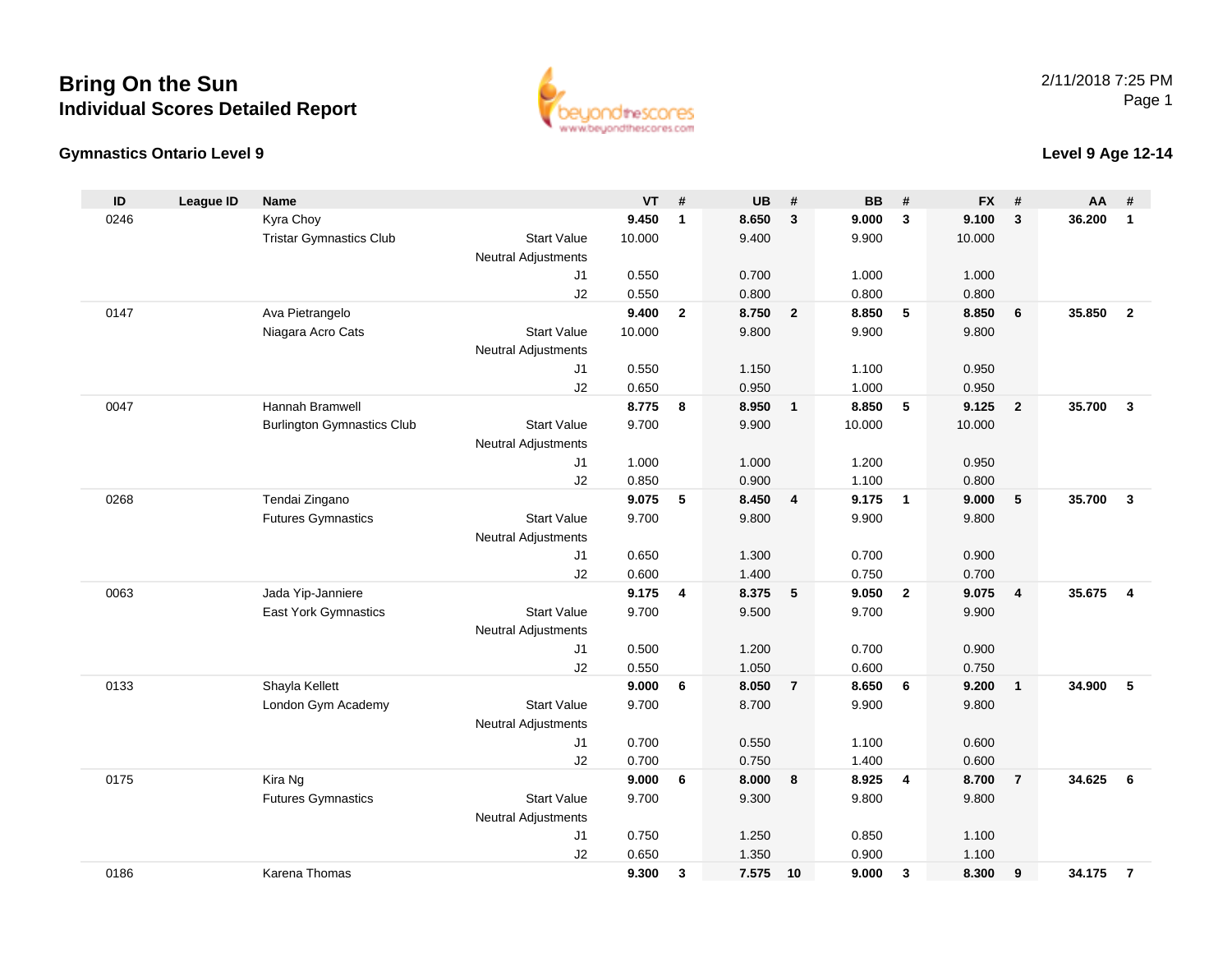## **Bring On the SunIndividual Scores Detailed Report**



|      | <b>Futures Gymnastics</b>    | <b>Start Value</b><br><b>Neutral Adjustments</b> | 10.000  |     | 9.500   | 9.800                   | 9.800 |          |          |     |
|------|------------------------------|--------------------------------------------------|---------|-----|---------|-------------------------|-------|----------|----------|-----|
|      |                              | J1                                               | 0.700   |     | 2.000   | 0.850                   | 1.500 |          |          |     |
|      |                              | J2                                               | 0.700   |     | 1.850   | 0.750                   | 1.500 |          |          |     |
| 0177 | Alexandra Osadchuk-Chavarria |                                                  | 9.450 1 |     | 8.175 6 | 8.125<br>$\overline{7}$ |       | 8.250 10 | 34.000   | - 8 |
|      | <b>Futures Gymnastics</b>    | <b>Start Value</b>                               | 10.000  |     | 9.400   | 9.700                   | 9.700 |          |          |     |
|      |                              | <b>Neutral Adjustments</b>                       |         |     |         |                         |       |          |          |     |
|      |                              | J1                                               | 0.500   |     | 1.100   | 1.600                   | 1.500 |          |          |     |
|      |                              | J2                                               | 0.600   |     | 1.350   | 1.550                   | 1.400 |          |          |     |
| 0159 | <b>Emily Duncan</b>          |                                                  | 8.975   | - 7 | 7.875 9 | 8.125<br>$\overline{7}$ |       | 8.475 8  | 33.450 9 |     |
|      | <b>Futures Gymnastics</b>    | <b>Start Value</b>                               | 9.700   |     | 9.400   | 9.700                   | 9.700 |          |          |     |
|      |                              | <b>Neutral Adjustments</b>                       |         |     |         |                         |       |          |          |     |
|      |                              | J <sub>1</sub>                                   | 0.800   |     | 1.650   | 1.750                   | 1.150 |          |          |     |
|      |                              | J2                                               | 0.650   |     | 1.400   | 1.400                   | 1.300 |          |          |     |

#### **Gymnastics Ontario Level 9**

**Level 9 Age 15+**

| ID   | League ID | <b>Name</b>                       |                            | <b>VT</b> | # | <b>UB</b> | #              | <b>BB</b> | #                       | <b>FX</b> | #              | <b>AA</b> | #            |
|------|-----------|-----------------------------------|----------------------------|-----------|---|-----------|----------------|-----------|-------------------------|-----------|----------------|-----------|--------------|
| 0049 |           | Kyla Dickson                      |                            | 9.050     | 5 | 9.075     | $\mathbf{3}$   | 8.950     | $\mathbf 1$             | 9.250     | 3              | 36.325    | 1            |
|      |           | <b>Burlington Gymnastics Club</b> | <b>Start Value</b>         | 9.700     |   | 9.900     |                | 9.900     |                         | 9.900     |                |           |              |
|      |           |                                   | <b>Neutral Adjustments</b> |           |   |           |                |           |                         |           |                |           |              |
|      |           |                                   | J1                         | 0.600     |   | 0.850     |                | 1.100     |                         | 0.700     |                |           |              |
|      |           |                                   | J2                         | 0.700     |   | 0.800     |                | 0.800     |                         | 0.600     |                |           |              |
| 0058 |           | <b>Tessa Wismer</b>               |                            | 9.025     | 6 | 8.550     | - 6            | 8.950     | $\overline{\mathbf{1}}$ | 9.350     | $\overline{2}$ | 35.875    | $\mathbf{2}$ |
|      |           | <b>Burlington Gymnastics Club</b> | <b>Start Value</b>         | 9.700     |   | 9.700     |                | 9.700     |                         | 9.900     |                |           |              |
|      |           |                                   | <b>Neutral Adjustments</b> |           |   |           |                |           |                         |           |                |           |              |
|      |           |                                   | J <sub>1</sub>             | 0.700     |   | 1.250     |                | 0.650     |                         | 0.500     |                |           |              |
|      |           |                                   | J2                         | 0.650     |   | 1.050     |                | 0.850     |                         | 0.600     |                |           |              |
| 0184 |           | Samantha Werstuck                 |                            | 8.950     | 8 | 9.200     | $\blacksquare$ | 8.725     | $\overline{\mathbf{2}}$ | 8.900     | $\overline{7}$ | 35.775    | 3            |
|      |           | <b>Futures Gymnastics</b>         | <b>Start Value</b>         | 9.700     |   | 10.000    |                | 9.800     |                         | 9.800     |                |           |              |
|      |           |                                   | <b>Neutral Adjustments</b> |           |   |           |                |           |                         |           |                |           |              |
|      |           |                                   | J1                         | 0.850     |   | 0.750     |                | 1.250     |                         | 1.050     |                |           |              |
|      |           |                                   | J <sub>2</sub>             | 0.650     |   | 0.850     |                | 0.900     |                         | 0.750     |                |           |              |
| 0278 |           | Hannah Chan                       |                            | 9.125     | 4 | 9.100     | $\overline{2}$ | 8.200     | -5                      | 8.900     | $\overline{7}$ | 35.325    | 4            |
|      |           | <b>East York Gymnastics</b>       | <b>Start Value</b>         | 9.700     |   | 9.900     |                | 9.700     |                         | 9.900     |                |           |              |
|      |           |                                   | Neutral Adjustments        |           |   |           |                |           |                         |           |                |           |              |
|      |           |                                   | J <sub>1</sub>             | 0.600     |   | 0.850     |                | 1.600     |                         | 1.000     |                |           |              |
|      |           |                                   | J2                         | 0.550     |   | 0.750     |                | 1.400     |                         | 1.000     |                |           |              |
| 0245 |           | Mila Puseljic                     |                            | 9.600     |   | 8.500     | $\overline{7}$ | 8.350     | 4                       | 8.825     | 8              | 35.275    | 5            |